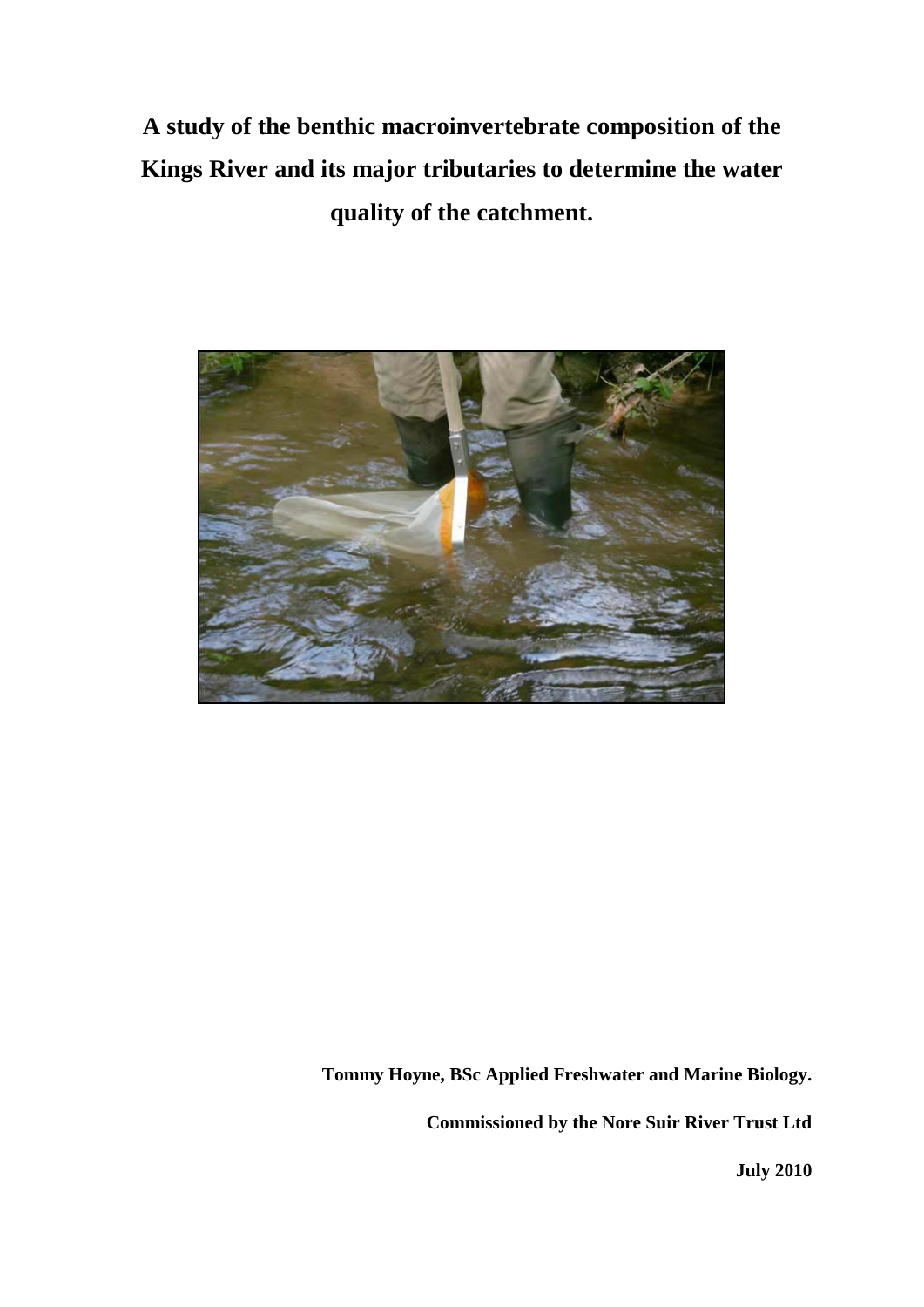### **Introduction.**

The Kings River like its main tributary, the Munster River rises in the Slieveardagh Hill in Co. Tipperary and flows east through Callan in Co. Kilkenny to join the Nore northwest of Thomastown. This river is one of the main tributaries of the River Nore, it is approximately 12km long packed full of little weirs and rapids. The river is narrow in nature and can be quiet fast flowing. The Kings River is a rich Limestone River something like the rich chalk streams that can be found in England. The river can be as wide as 15-20 yards in places with a gravel bottom and occasional 'shallow holes'. There is a lot of nice streamy water, especially early in the season and some of the best trout fishing can be had from April to June. In previous years the brown trout average in the river was about ¾lIb, with trout to 3-4 lb often taken (O' Reilly 1991). However in recent years the local anglers of the river report that trout are now much smaller with the average trout weighing ½ Ib with an occasional trout over a 1 lb weight caught. Wet fly fishing is the most popular from March to May and there can be good evening dry-fly fishing in summer. Fly hatches include various olives, mayflies, black gnats, midges and various sedges.

It is now well recognized that this river has the potential to be one of the main spawning streams for Atlantic salmon (*Salmo salar*) on the River Nore catchment. One of the main limiting factors of the Kings River catchment in terms of producing juvenile salmon in previous years were barriers in the form of weirs preventing the upstream migration of Atlantic salmon. However in the autumn of 2009 two new fish passes (rock ramp passes) were constructed on the two major weirs of the catchment (Boland's and Bradley's weirs). Now since most of the catchment has been made accessible to migrating salmon, other major problems such as organic pollution must be addressed as a priority as the conservation status of Nore Atlantic Salmon is at a critical level.

One of the most practical methods to determine the health of an aquatic ecosystem and to investigate the impact of organic pollution (sewage outfall, agricultural run-off) on water quality is to analysis the benthic macroinvertebrate composition of a particular site. Various biological water quality indices have been developed to relate the composition of benthic invertebrates and actual water quality. In Ireland the Environmental Protection Agency have developed a water quality index known as the Q-Scheme, which now regularly used to monitor the quality of surface waters under the Water Framework Directive. The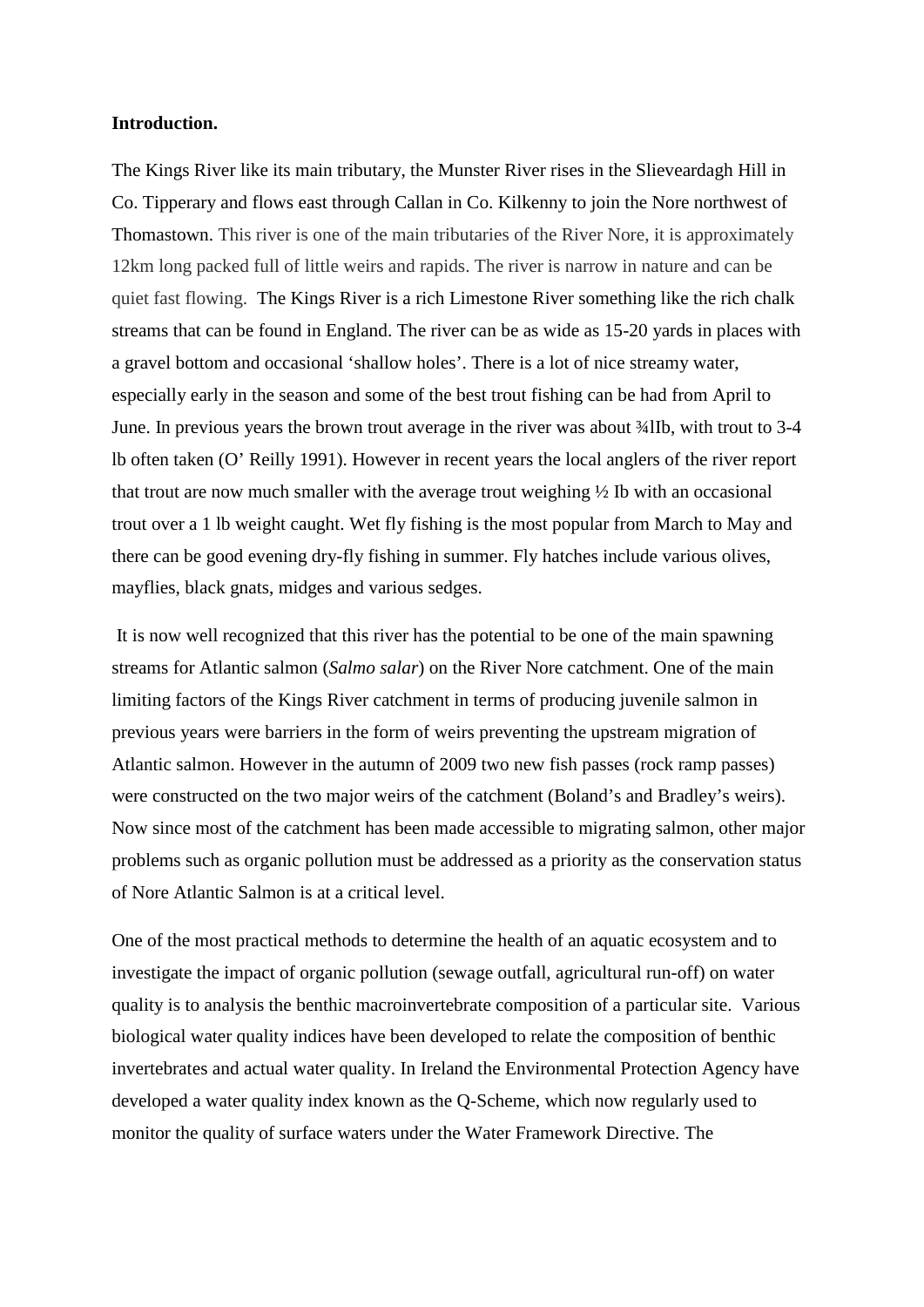Environmental Agency in England has also developed an index like the Q-Scheme known as the BMWP score or Biological Monitoring Working Party index. In relation to the Q-Scheme different families of insect are classified according to their perceived thresholds towards levels of dissolved oxygen which organic pollution will have an adverse effect on concentrations of dissolved oxygen. Some orders of insect such as the Order Plecoptera (Stoneflies) require high levels of dissolved oxygen and are only found in such areas whereas other families of insect are very tolerant towards low levels of dissolved oxygen such as Family Chironomidae (blood worms) or the Class Hirudinea (leeches). A build up of such tolerant invertebrates would indicate that a particular aquatic ecosystem is polluted due to organic pollution. With regards to Q-Scheme groupings there are five different classifications according to tolerance thresholds towards levels of dissolved oxygen. Group A insects are most sensitive and include most families of the Order Plecoptera (Stoneflies), one Family of the Order Ephemeroptera (Mayflies) and one family of the Order Trichoptera (Caddisfly). Group B are less sensitive and comprises some families of stonefly, mayfly, most cased caddis and the Order Odonata which are dragonflies. Group C insects are tolerant towards low levels of dissolved oxygen and include the phylum Tricladia (flatworms), the freshwater shrimp (*Gammarus duebeni* and *G*. *pulex*), all caseless caddis, all beetle larvae and adults (Coleoptera), Simuliidae, which are black fly larvae and Hemiptera, which are the waterboatmen. Group D insects are very tolerant and include the Class Hirudinea (leeches), Phylum Mollusca, which are various species of snail, *Asellus spp*., and lastly Group E comprise the most tolerant group of insects including Tubificidae and *Chironomus* which is the blood worm. The BMWP index is based on a similar system where each family of insect is allocated a score out of 10. Scores are given for the presence of each key family group, which are then added together. Individual scores range from 1 (organic pollution tolerant) to 10 (intolerant). They are many advantages of community level indicators such as the Q-Scheme and BMWP score. They can provide a valuable perspective with regard to the biological magnitude of changes and the community response is significant because it reflects changes for multiple species, whereas indicator species responses involve only one species. Chemical analysis is specific to particular pollutants which may not highlight other stress factors which can be monitored through the presence, absence and abundance of benthic invertebrates.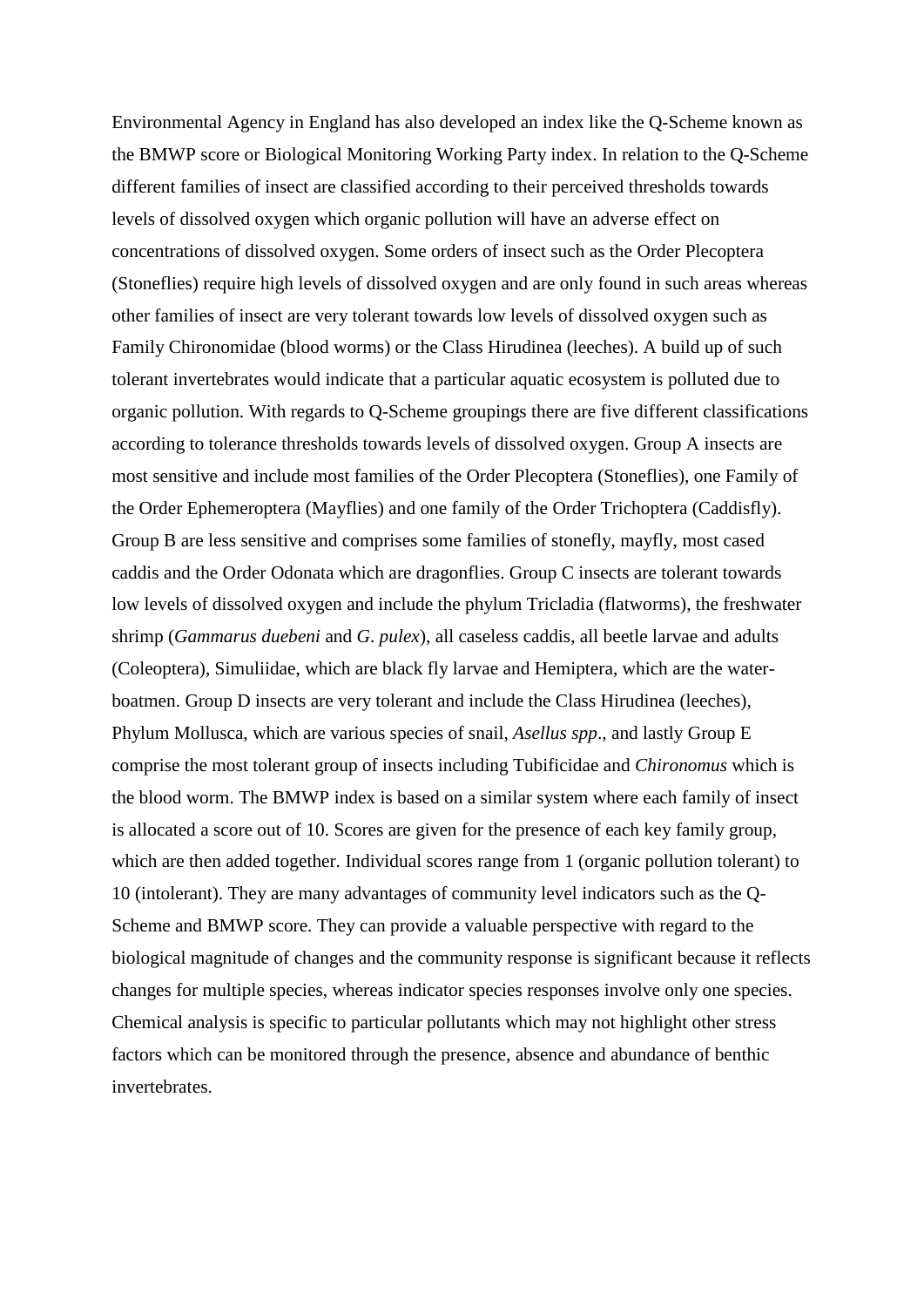Due to the recent developments on the Kings River in terms of opening up the catchment to migrating salmonidae species and lamprey eel, this now means that the ecosystem can produce much more juvenile salmonidae species as much of the fluvial area of the catchment is now assessable. Since much of this work is done, the next task is to ensure that juvenile salmonidae fish species have a clean habitat to develop in. The aim of this current project was to determine the water quality of the Kings catchment including the major tributaries through analysing the benthic macroinvertebrate composition at various sites. Also a primary aim of the project was to determine the effect if any the wastewater treatment plants (Callan and Kells) are having on the Kings ecosystem.

#### **Method.**

#### *Sample Area.*

The sample programme entailed concentrating efforts below the major wastewater treatment plants on the Kings River (Callan and Kells). Also samples were taken above these locations to get a direct comparison of water quality in aid of determining the effect of these plants. In total 11 invertebrate samples were taken from various locations across the Kings catchment. In terms of tributaries sampled, the Munster River was sampled and a small tributary of this river was sampled (termed Munster 2). These two smaller rivers comprise the largest tributary of the catchment which joins the Kings River just below Ballyline cross. The other major tributary of the Kings, the Glory River was sampled just above Kells village where it meets the Kings River. The last tributary that was sampled was the Black Stick River (Bata Dubh) which joins the Kings River at Ennisnag. In terms of invertebrate samples taken on the Kings River, 5 samples were taken below Callan. These included directly below Callan treatment plant, Newtown which is about 2km below the plant, samples were taken at the two major weirs (Boland's and Bradley's) and lastly one sample was taken from the lower Kings at Ennisnag. Two samples were taken above the treatment plants, which included a sample about 1km above Callan town and a sample was taken from the upper Kings in Co. Tipperary.

## *Macroinvertebrate Collection.*

The sample collection was carried out by the kick sample method. This was done in accordance to the method carried out by the Environmental Agency in England. A three minute kick sample was carried out at each site which entailed sampling the various habitats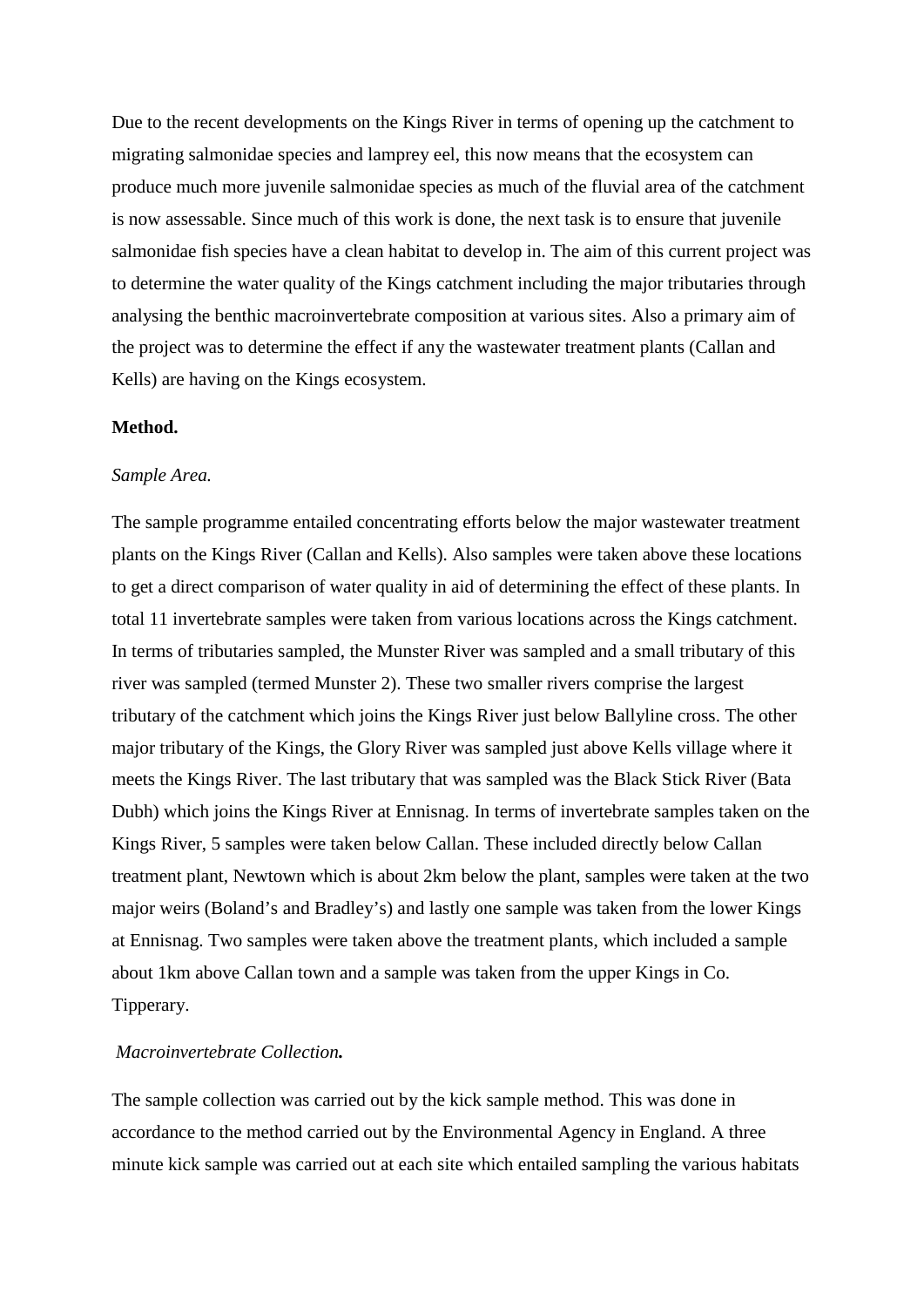found at each site relative to their proportion. Sampling was carried out in this way to get a good representation of the macroinvertebrate community present at each sample area (Murray – Bligh, 1997). Examples of different types of habitat included slow flows, riffles, shaded areas, stony substrate, and sandy substrate

While carrying out the sampling, the net was held vertically on the river bed against the current. While doing this, the substrate just above the net was disturbed by moving ones foot and heel side to side. By carrying out this process, macroinvertebrates are dislodged from the substrate, some of which are captured in the net.

After the kick sampling was carried out, some of the larger stones and rocks were removed from the substrate for a 1 minute period. This was done in case any different communities were present at the sites that might not be dislodged by the kick sampling.

## *2.3 Sample treatment for identification*

Upon returning to the laboratory the excess water in the sample buckets was drained off using a 0.5 mm sieve and were immediately fixed using 100% industrial methylated sprits (IMS). The contents of each bucket were then transferred into white trays and with the aid of bench lamps to improve lighting; the macroinvertebrates were separated from the river debris using forceps, cut-off pastuer pipettes and plastic spoons.

Once the macroinvertebrates were separated in each sample, they were identified down to family level to calculate the various water quality indices such as BMWP and the Q-Scheme. To identify the macroinvertebrates they were placed into a petri-dish with distilled water and examined under a stereoscopic microscope using various magnifications ranging from X10- 40. Macroinvertebrates were identified using various Freshwater Biological Association keys such as Edington & Hildrew, (2006), Elliott & Mann, (1998), Eillott, (1988), Gledhill et al, (1993), Hynes, (1993), Macan, (1994), and Wallace et al, (2003).

#### **Results**

### *3.1 Macroinvertebrate collection and Calculation of Biotic indexes.*

From the 11 samples taken throughout the Kings catchment a great variety of insects were found, however there was nearly a complete absence of the Order Plecoptera (Stoneflies) with the exception of the Munster and Glory Rivers and the upper Kings. From the samples, 6 orders of insect were recorded, the orders Plecoptera, Ephemeroptera, Trichoptera, Diptera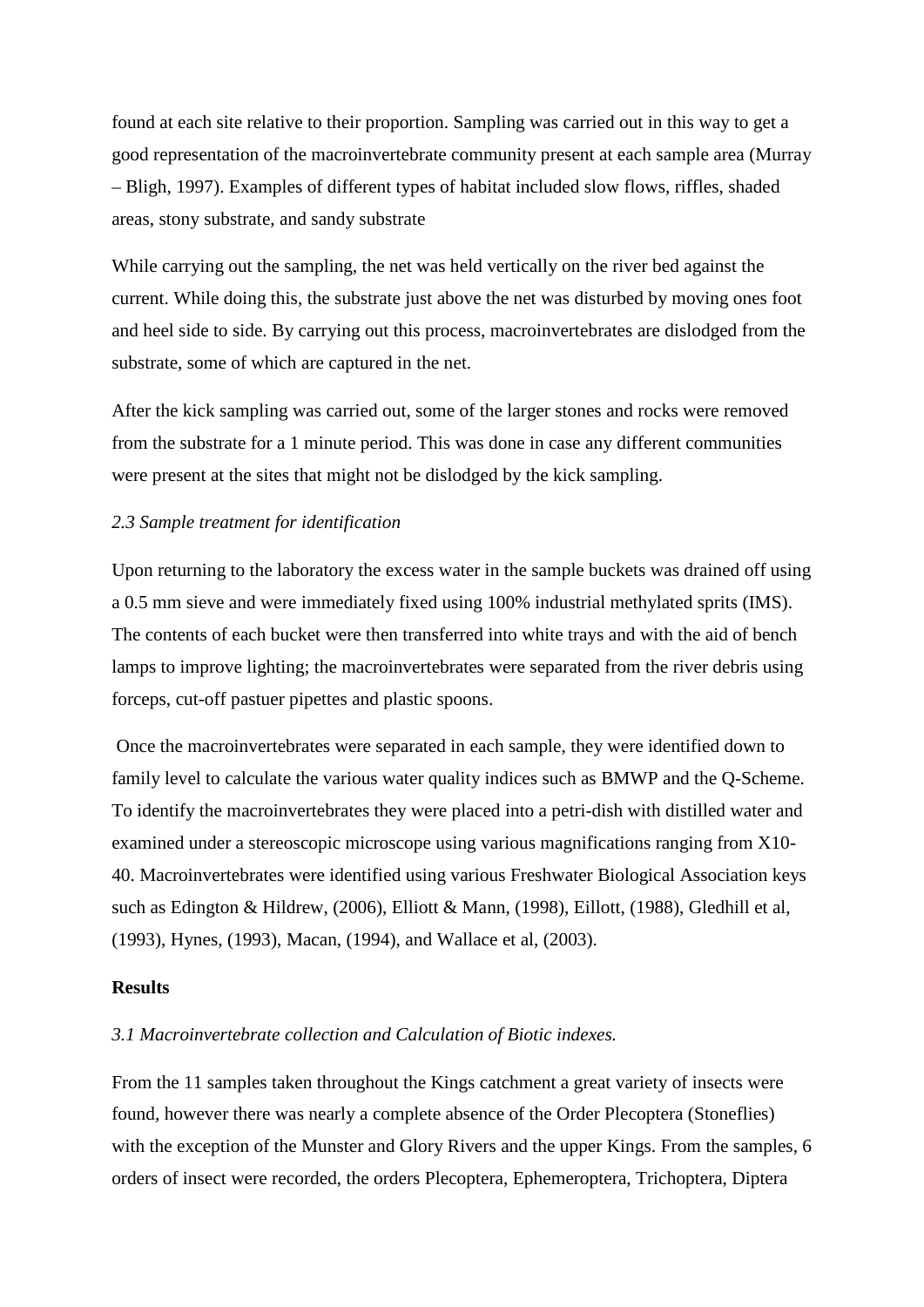Coleoptera and Amphipoda. As well as these orders of insect other groups of invertebrates recorded included the Class Hirudinea, Phylum Mollusca and Class Oligochaeta. To analyse the abundance of different orders of insect over the whole catchment, the most abundant groups included the Order Ephemeroptera where the families Ephemerellidae and Baetidae were the most abundant. In terms of the most abundant Caddisfly (Order Trichoptera) throughout the catchment, the families Rhyacophilidae, Hydropsychidae, and Limnephilidae were present in high numbers at most sites. Adult beetles and larvae (Order Coleoptera) were also strongly present at most sites with the families Elminthidae, Dytiscidae and Gyrinidae the most abundant. Diptera larvae were recorded at every site with the families Chironomidae, Simuliidae, and Dicranata the most abundant. On a more worrying note the Class Hirudinea were recorded at nearly every site with the exception of the Munster River, Munster 2 and above Callan on the Kings River. It is well known that leeches are external parasites of fish. When numbers reach high abundances mortalities will result as they can break down the soft tissue of the gills. In summary a total of 28 families of invertebrate were recorded throughout the catchment. Specific groups of insect found at each site will be discussed in the discussion section with reference to each water quality result.

From table 1, the water quality indices for each site can be seen. Within the table the Q-Scheme ratings as well as the BMWP and ASPT scores can be seen. BMWP scores ranged from 109.6 recorded below Ennisnag on the Kings River to 42 which was recorded at Newtown on the Kings. ASPT scores recorded ranged from 7.6 (Munster River) to 4.7 (Newtown). Q-Scheme ratings ranged from Q2-Q3 (Moderately polluted) recorded at 4 sites on the Kings and 1 site on the Black Stick River and the other Q-Scheme rating recorded was Q3-Q4 (Slightly polluted) which was recorded at 3 sites on the Kings and the Munster and Glory tributaries.

| Table 1. Table to represent water quality recorded at the various locations across the |  |
|----------------------------------------------------------------------------------------|--|
| <b>Kings catchment according to Q-Scheme and BMWP Scores.</b>                          |  |

| <b>River/Location</b>                         | Q-Scheme<br>rating               | <b>Water Quality</b><br>(Q-Scheme) | <b>BMWP</b><br><b>Score</b> | <b>ASPT</b> | <b>Water Quality</b><br>(BMWP Index) |
|-----------------------------------------------|----------------------------------|------------------------------------|-----------------------------|-------------|--------------------------------------|
| Sample Above<br>Callan<br>treatment<br>plant. | $Q3-Q4.$<br>Slightly<br>Polluted | Class B water<br>quality           | 62                          | 5.6         | Moderate Quality                     |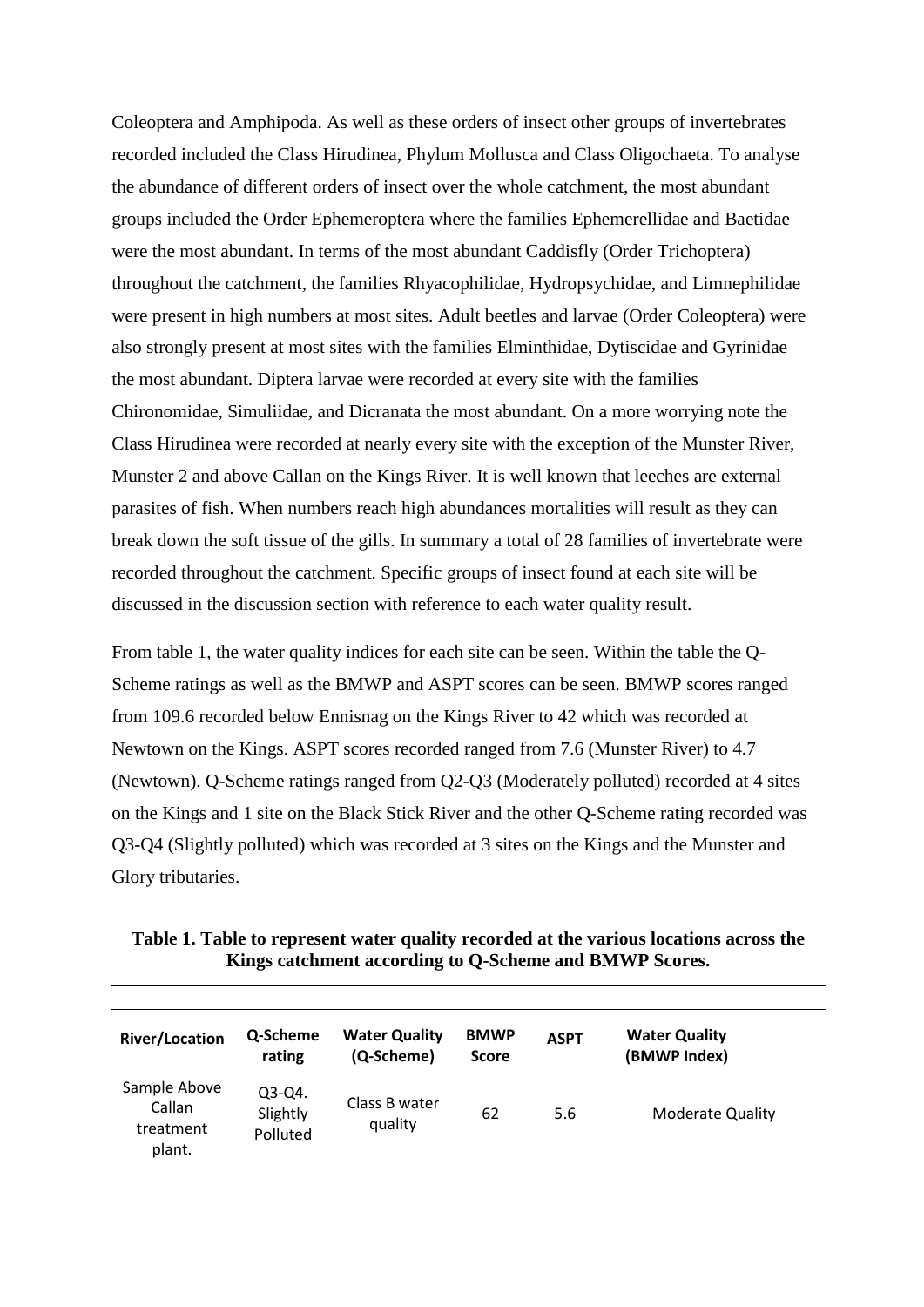## **Table 1. Table to represent water quality recorded at the various locations across the Kings catchment according to Q-Scheme and BMWP Scores.**

| <b>River/Location</b>                                               | Q-Scheme<br>rating                  | <b>Water quality</b><br>(Q-Scheme) | <b>BMWP</b><br><b>Score</b> | <b>ASPT</b> | <b>Water quality</b><br>(BMWP Score) |
|---------------------------------------------------------------------|-------------------------------------|------------------------------------|-----------------------------|-------------|--------------------------------------|
| Sample below<br>Callan treatment<br>plant. Kings River              | $Q2-Q3$ .<br>Moderately<br>Polluted | Class C water<br>quality           | 50                          | 5           | Poor water quality                   |
| Sample taken at<br>Newtown on the<br><b>Kings River</b>             | $Q2-Q3$ .<br>Moderately<br>Polluted | Class C water<br>quality           | 42                          | 4.7         | Poor water quality                   |
| Sample taken at<br>Boland's Weir on<br>the Kings River              | $Q2-Q3$ .<br>Moderately<br>Polluted | Class C water<br>quality           | 92                          | 6.1         | <b>Moderate Quality</b>              |
| Sample taken at<br>Bradley's weir on<br>the Kings River             | $Q2-Q3$ .<br>Moderately<br>Polluted | Class C water<br>quality           | 79.3                        | 6.6         | <b>Moderate Quality</b>              |
| Sample taken<br>from below<br>Ennisnag on the<br><b>Kings River</b> | Q3-Q4. Slightly<br>Polluted         | Class B water<br>quality           | 109.6                       | 6.9         | Moderate to Good<br>water quality    |
| Sample taken<br>from the upper<br>Kings                             | Q3-Q4. Slightly<br>Polluted         | Class B water<br>quality           | 82.7                        | 7.2         | Good water quality                   |
| Sample taken<br>from main<br><b>Munster River</b>                   | Q4. Slightly<br>Polluted            | Class B water<br>quality           | 79.61                       | 7.6         | Good water quality                   |
| Sample taken<br>from Munster<br>River (2)                           | Q4. Slightly<br>Polluted            | Class B water<br>quality           | 89.9                        | 6.4         | Moderate water<br>quality            |
| Sample taken<br>from the Glory                                      | Q3-Q4. Slightly<br>Polluted         | Class B water<br>quality           | 90.7                        | 7.4         | Good water quality                   |
| Sample taken<br>from the Black<br>stick River                       | $Q2-Q3.$<br>Moderately<br>Polluted  | Class C water<br>quality           | 92.9                        | 6.2         | Moderate water<br>quality            |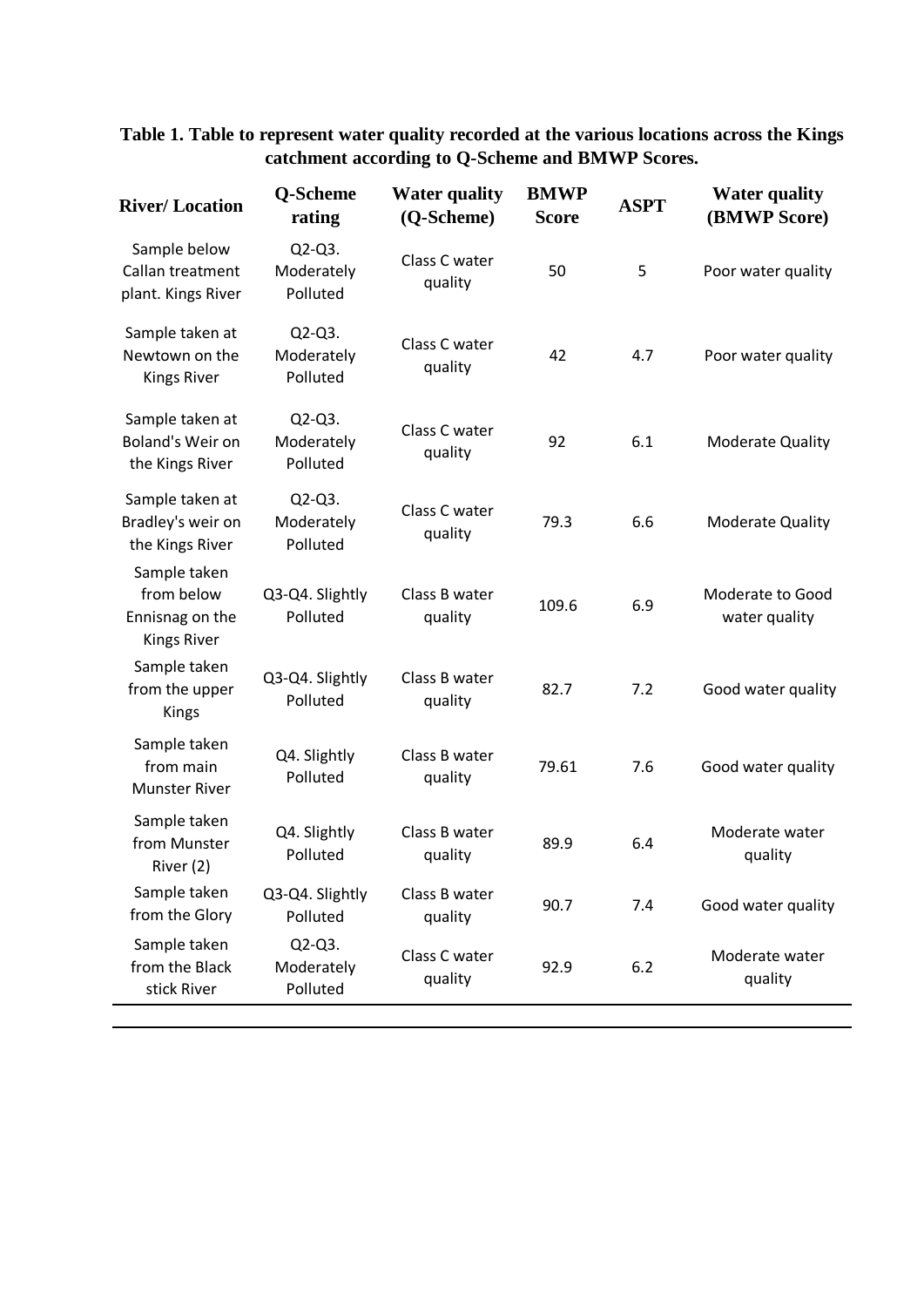#### **Discussion**

As can be seen from the results of the report, the aims of the project which were outlined in the introduction were successfully achieved; however the results do not indicate that the Kings River is a healthy aquatic ecosystem. The results are not all bad news in that the major tributaries to the Kings are only slightly polluted and according to the BMWP index have good quality water. With regards to particular tributaries, the main Munster River has good quality water and Munster 2 has moderate quality water and according to the Q-Scheme is only slightly polluted. Visual observations of these two rivers on the day of sampling noted that there was very little excess eutrophication. This was due to minimum algae growth at the sites and normal aquatic oxygen producing plants were present and flowering. In terms of the invertebrate composition found at these sites, the Order Plecoptera, Family Perlidae was found in the main Munster River as well Family Heptageniidae which is an oxygen sensitive mayfly. Other abundant invertebrates found at this site included Family Ephemerellidae which is a mayfly, Family Simuliidae and Family Chironomidae which are true flies and Family Gammaridae which is the freshwater shrimp. With respect to the Munster 2 system, Family Ephemerellidae was super abundant, Family Gammaridae was abundant, Family Limnephilidae which is a caddisfly was abundant, and a high diversity of the Order Coleoptera was recorded with 4 different families. In terms of true indicators of dissolved oxygen levels the Family Heptageniidae was recorded in the Munster 2 system however they were rare and no stoneflies were noted.

In terms of the Glory River, according to the biological water quality indices calculated in this report, this River is slightly polluted according to the Q-Scheme and has good quality water according to the BMWP scores. Again visual observations of the benthos indicate that eutrophication was under control in this river as excess algae growth was absent. In terms of insect life found in this river, the Order Plecoptera, Family Perlidae was recorded, Family Heptageniidae was found, the Families Hydropsychidae and Rhyacophilidae which are caddisfly were super abundant, Family Simuliidae was super abundant and family Gammaridae was abundant. The only family of the Class Hirudinea recorded was Family Piscicolidae which was rare. Out of all the Families of leech found in the British Isles, this family requires the highest dissolved oxygen levels.

Out of all the tributaries sampled from the Kings catchment, the Black Stick River was the only one that was moderately polluted with moderate water quality. Even before a kick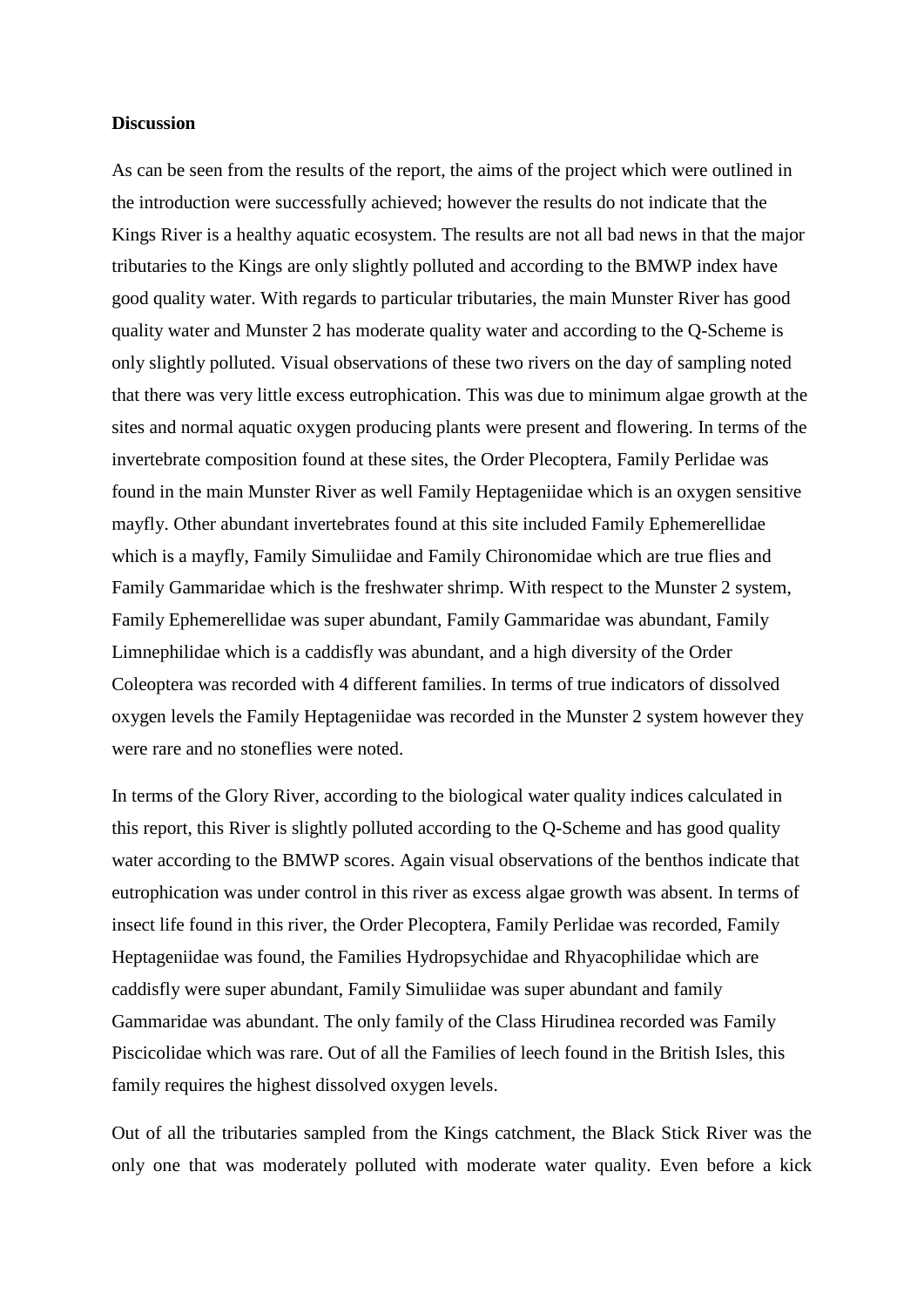sample was taken, excess eutrophication was evident from the thick algae growth on the bottom and there was a complete absence of the usual species of aquatic plant. While sampling this river a few different locations had to be examined before an appropriate site was found to take the kick sample. This was due to the amount of slit on the bottom as well as the excess algae growth. This is a small tributary of the Kings and because there is no sewage treatment plants on this river, organic pollution is most probably coming from agricultural run-off, however this is not definite because no evidence of this was observed. In terms of aquatic invertebrates found at this site, the Family Chironomidae was super abundant, Family Glossiphoniidae which is a leech was moderately present, Family Gammaridae was super abundant, Family Ephemerellidae was super abundant and 4 different families of caddis were recorded, Hydropsychidae, Rhyacophilidae, Limnephilidae, and Family Polycentropidae. Also other indicators of low levels of dissolved oxygen included Family Pulmonata which is an aquatic snail and the Class Oligochaeta which are aquatic worms.

As you can seen from the results discussed above some rivers in the Kings catchment are nearly meeting their targets with respect to the Water Framework Directive which requires all surface waters to at least have "good status by 2015". However this is not the case for the Kings River itself below Callan town. A few interesting results became apparent while carrying out this project. Just above Callan town, the Q-Scheme index indicated that this site was slightly polluted and according to the BMWP index this site has moderate water quality. The sample taken from the upper kings indicated that this site is slightly polluted according to the Q-Scheme and good quality water according to the BMWP Scores. Visual observations of these sites indicated slight eutrophication at both sites as areas of excess algae growth was evident. In terms of invertebrates found at these sites, Order Plecoptera, Family Perlidae was recorded, Family Heptageniidae was found, 4 different families of the Order Coleoptera was recorded and 3 different families of the Order Ephemeroptera (mayflies) were found, Family Baetidae, Family Heptageniidae and Family Ephemerellidae which again was super abundant. Family Gammaridae was super abundant at this site and families of the Order Diptera found at this site included Family Dicranata which is the daddy-longlegs larvae. Invertebrates found above Callan Town included 2 families of mayfly, Family Baetidae and Family Heptageniidae, Family Gammaridae was super abundant, 3 families of the Order Diptera were recorded, Family Chironomidae, Family Simuliidae and Family Tipulidae which is the Crane fly larvae. 4 families of caddisfly were recorded, Hydropsychidae,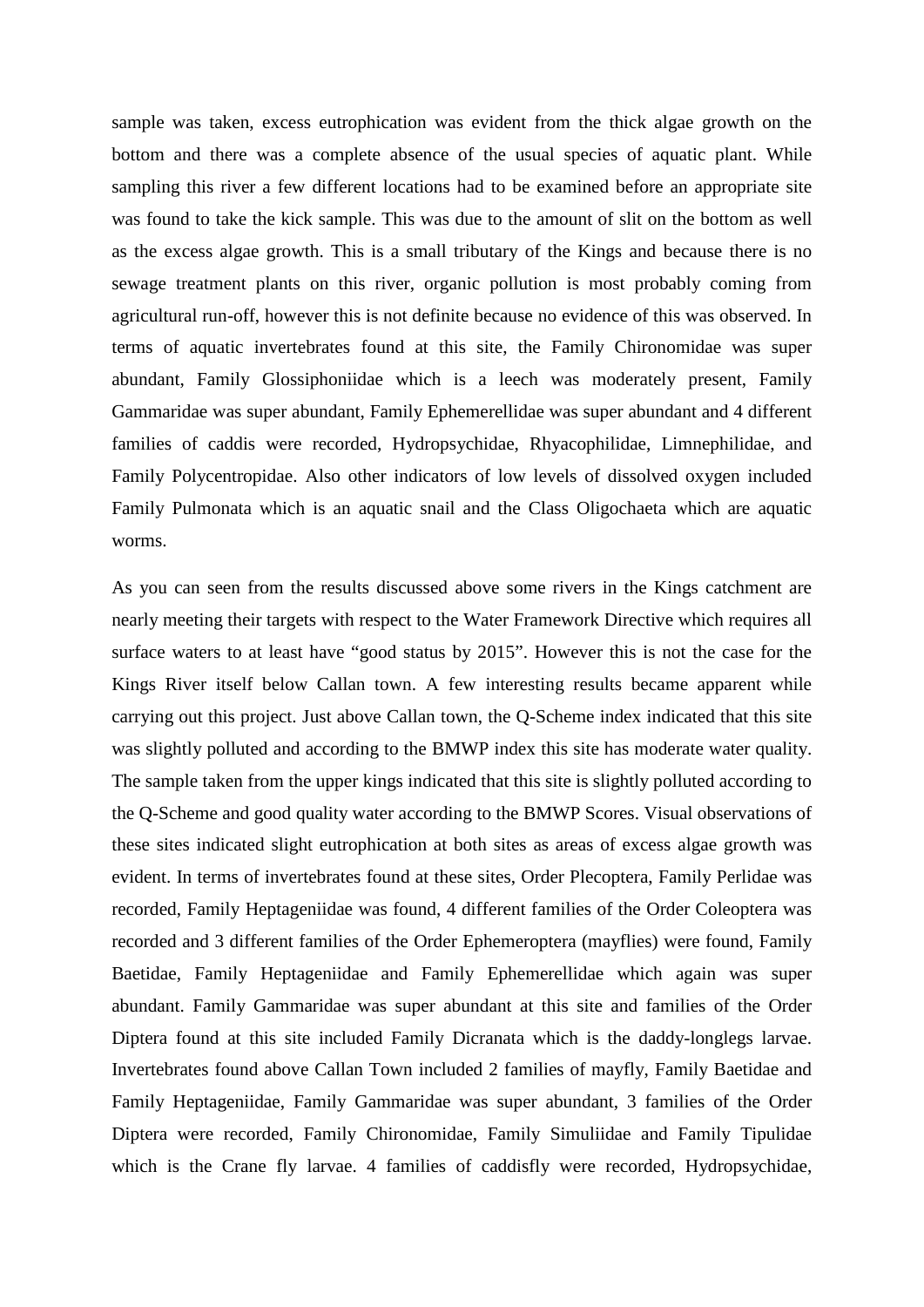Rhyacophilidae, Limnephilidae, and Philopatamidae. Below Callan town, a sample was taken directly below the waste water treatment plant. The biological water quality indices indicated that this site was moderately polluted (Q-Scheme) and had poor quality water (BMWP score). Visual observations of this site indicated the complete covering of the benthos with a thick algae growth and high levels of eutrophication. At this site a scum or a layer of raw sewage was evident on top of the water surface. In terms of invertebrates found at this site, leeches were abundant, the Families Erpobdellidae and Glossiphoniidae were recorded. Family Chironomidae was super abundant at this site, and the individuals collected were bright red due to high levels of haemoglobin being produced by these invertebrates in response to very low levels of dissolved oxygen. Family Gammaridae was super abundant at this site as well as two families of caddisfly, Hydropsychidae and Rhyacophilidae. The sample taken at Newtown which is about 2km below the wastewater treatment plant even had a lower invertebrate diversity index although levels of eutrophication were not as severe. According to the Q-Scheme this site was moderately polluted and had poor quality water according to the BMWP scores. The same invertebrates were found at this site with the single exception of the Family Elminthidae which is a beetle larva. The other samples taken along the Kings catchment except the sample taken at Ennisnag, indicated that the Callan sewage treatment plant is having an adverse effect on the Kings ecosystem. At Ennisnag, the water quality indices have shown that the natural recovery of an aquatic ecosystem had taken place, with the Q-Scheme rating of Q3-Q4 (Slightly polluted), and according to the BMWP Scores this site had moderate to good water quality.

With respect to sewage outflows into the Kings River, while carrying out this project for the Nore River trust, raw sewage was observed flowing into the Kings River at Kings Bridge in the middle of Callan town. This site was above the sewage treatment plant, and on three visits to this site which were two weeks apart raw sewage was observed flowing into the Kings River. However this outflow has been reported to Kilkenny County Council since 2008 according to the Kilkenny People newspaper. According to the report in the paper the sewage is coming from an overflow pipe and residents have complained to the Council on a number of occasions. Again according to the report in the Kilkenny People, a senior engineer with Kilkenny County Council stated that the outflow at Kings Bridge relates to a dedicated overflow from the public sewer network to the Kings River. As a result of pervious incidences of overflow at this location, Kilkenny County Council has undertaken structural works to the public sewer so as to ensure that the over flow operates in accordance with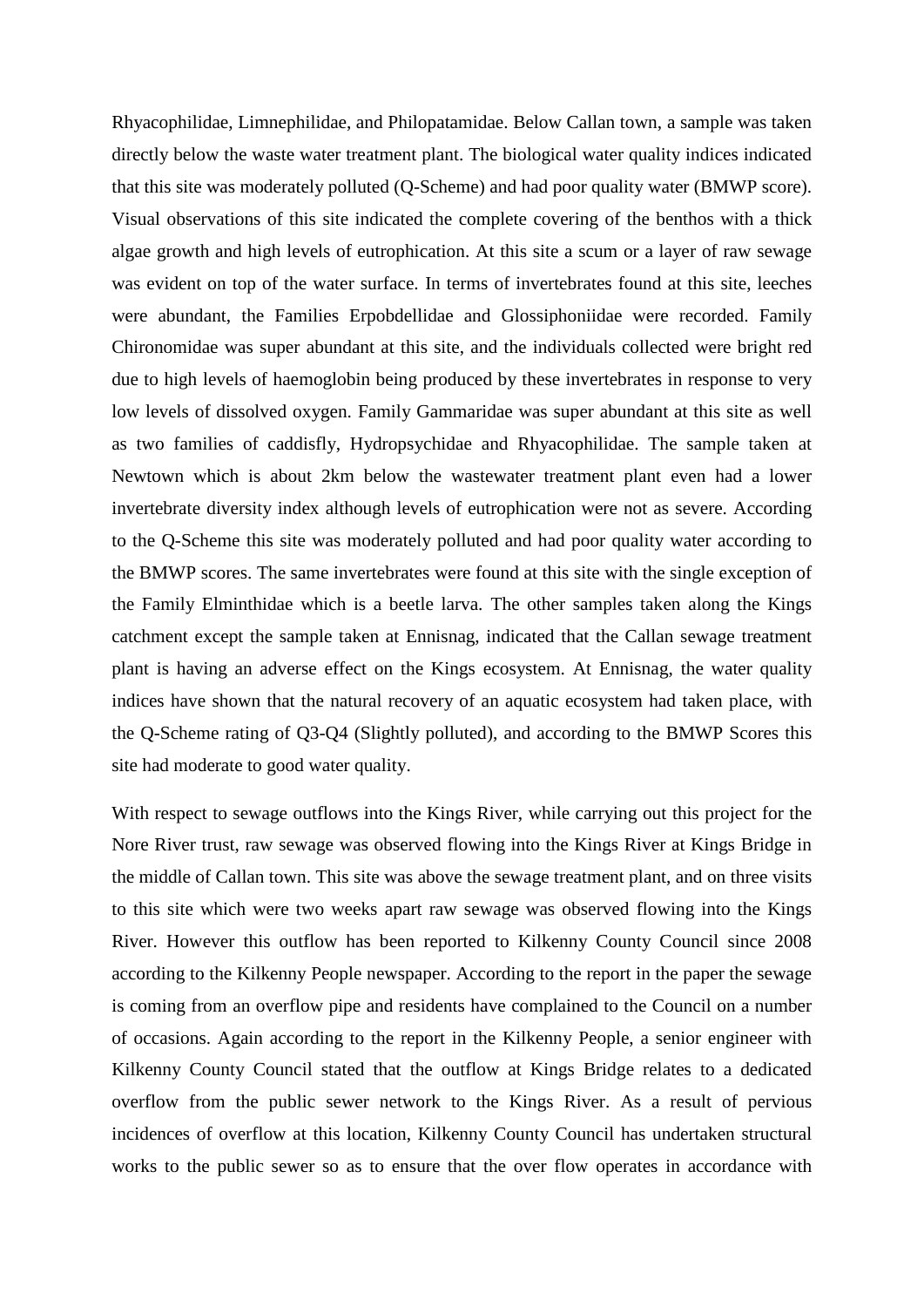overflow design requirements. Also in a report in the Kilkenny People on the 6/07/2010, Kilkenny County Council had confirmed that there are ongoing, unauthorized sewage outflows to the Kings River in the vicinity of Callan Business Park.

# **Biological conclusion of the benthic macroinvertebrate composition of the Kings River and the effect of sewage outflows in the vicinity of Callan town.**

According to the results of the samples taken from above and below the sewage treatment plant it is obvious that the plant is having an undesirable effect on the quality of the water of the Kings River. Above the treatment plant the diversity of invertebrates is greater than that below the treatment plant. Below the treatment plant there is an abundance of Chironomidae larvae (bloodworms) and leeches which are not present above the treatment plant. It is obvious that invertebrates that require low levels of dissolved oxygen are dominating the community below the treatment plant indicating that levels of dissolved oxygen below the treatment plant are low. This conclusion is also backed up by the lack of organisms requiring high levels of dissolved oxygen. In terms of the Kings River ability to support juvenile salmon and trout below the treatment plant, the ecosystem is on the verge of being seriously polluted which in turn would have detrimental impacts on these fish species leading to fish kills. Pollution levels occurring in the river below the treatment plant is just one status above that which is recommended for an aquatic ecosystem to support juvenile salmon and trout. If the treatment plant was operating to EU standards then this undesirable effect on the water quality would not occur. Under the Water Framework Directive which requires all member states to achieve at least "good status" in their surface waters by 2015, the Kings River would fail to meet this target which will have serious consequences for Kilkenny County Council.